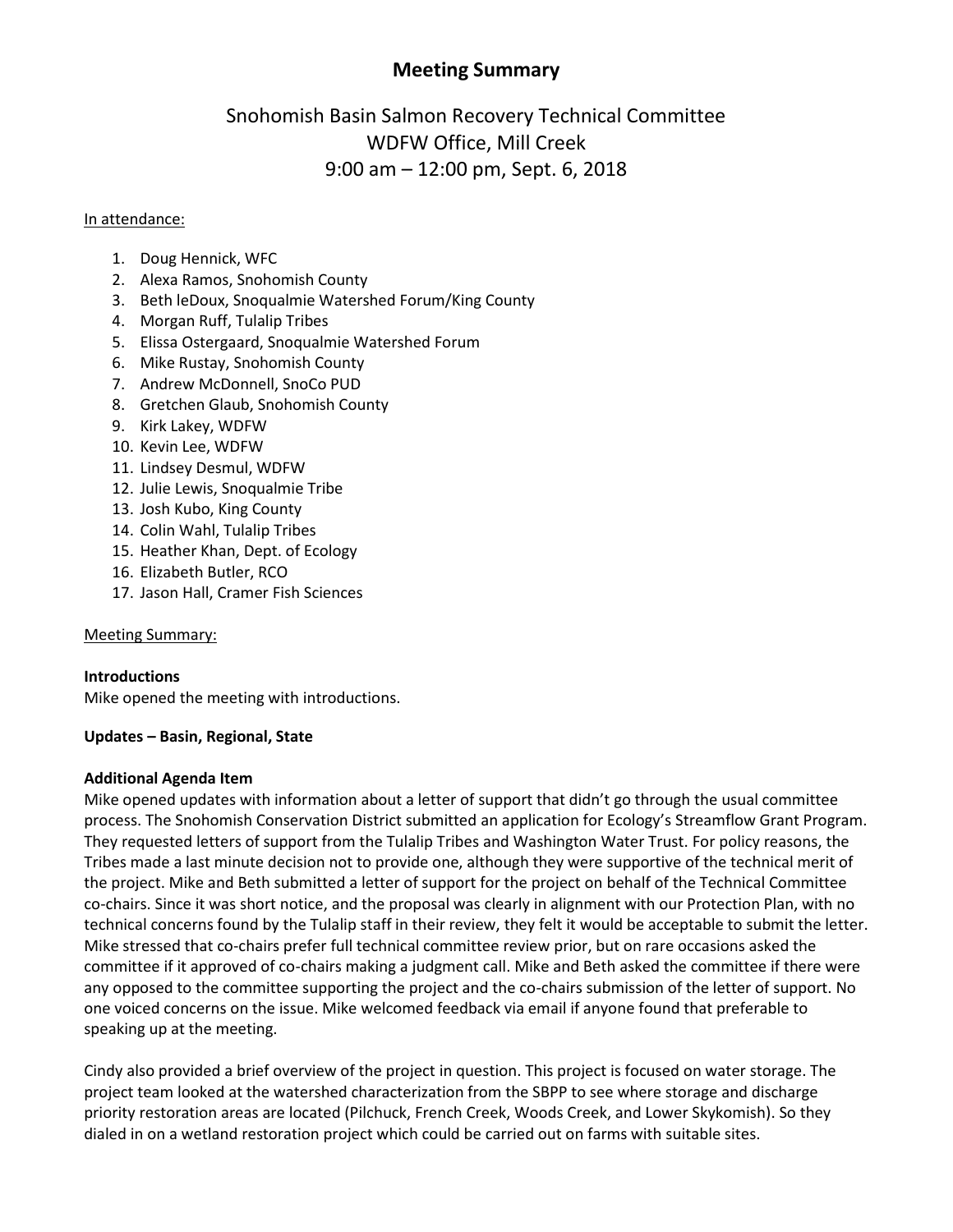## **ESSB 6091 (Hirst Fix) Ecological Net Benefit**

The WRIA 7 Watershed Restoration and Enhancement (WRE) Committee met for the first time on October 25<sup>th</sup>. The plan is for the committee to meet monthly at the start and then transition to every other month meetings.

Ecology staff attended the Forum meeting on November  $1<sup>st</sup>$ . They were interested to hear about how the Forum would like to engage with the WRE committee. There was discussion of utilizing our existing technical committee to review project proposals and planning documents. Beth is interested in the Tech Comm. engaging in some way. Ecology staff are also preparing training binders for committee members to get everyone up to speed before diving into the planning process. Today's basin updates email will have a link to subscribe to email updates from the WRE committee. Gretchen will work with Ecology to coordinate a meeting with the Tech Comm. co-chairs. The Ecology WRE committee coordinator posed several questions to the Forum, but there wasn't time for a full discussion so they will be sent out to the Forum and the feedback will be compiled and sent back.

The deadline to comment on the Net Ecological Benefit guidance is November 9<sup>th</sup>. Snohomish and King Counties are submitting comments. There had also been discussions at the Forum meeting during the riparian buffer panel about submitting a letter regarding buffer width flexibility in their funding guidance.

#### **Orca Recovery Task Force**

The draft recommendations report has been revised and the Task Force is meeting to determine the final recommendation decisions today. More to come on that later.

#### **Floodplains by Design**

The ranked project list was released yesterday. The committee reviewed the list. Ecology has requested \$70 million. There are two basin projects that made the list and, based on historic allocation levels, they will likely receive funding.

## **Estuary and Salmon Restoration Program**

The ESRP ranked list was released as well. The committee reviewed it. Gretchen sent a letter to the Governor from the Forum yesterday to support PSAR, ESRP, and other critical funding programs.

## **Snoqualmie Update**

The CWM grants funded the Tolt San Soucci project. The illegal revetment is now gone. There is ongoing adaptive management of the side channels and photos are forthcoming.

The updated 10-year project list is complete and will be shared after finishing touches are done. Their Forum will be holding their year-end celebration at the November meeting to share the accomplishments of the past year. It will be at Snoqualmie City Hall at 6:30pm. There will be cider and cheese – all are welcome to attend.

FFF 2.0 effort is ongoing. Beth gave a presentation at the Forum meeting for the riparian buffer panel. The buffer task force is pulling together the best available science to apply to the Snoqualmie Valley. Their work includes a large literature review and a landowner survey. A summary of the BAS report and ag. issues paper should be ready to send around in December.

#### **Project Working Group**

The group convened a couple of weeks ago. The big takeaway was that even if we are able to secure funding the capacity constraints is still a big challenge.

Jason Hall briefly spoke about his status and trends work with NOAA and distributed copies of the recent paper. This could be a useful tool for watershed planning. The link to the electronic version will also be made available.

## **Project Changes**